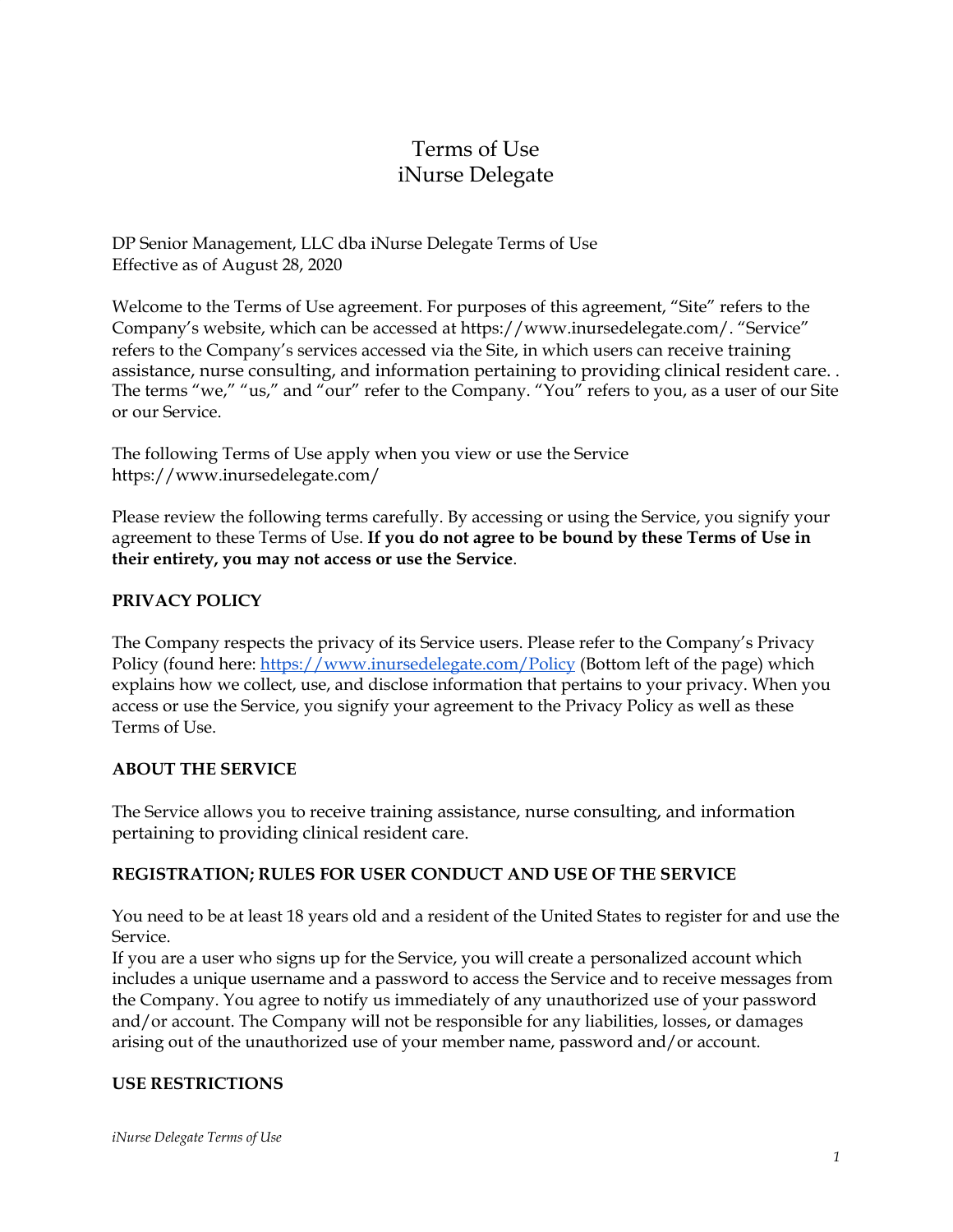Your permission to use the Site is conditioned upon the following use, posting and conduct restrictions:

You agree that you will not under any circumstances:

access the Service for any reason other than your personal, non-commercial use solely as permitted by the normal functionality of the Service,

· collect or harvest any personal data of any user of the Site or the Service

· use the Site or the Service for the solicitation of business in the course of trade or in connection with a commercial enterprise;

distribute any part or parts of the Site or the Service without our explicit written permission (we grant the operators of public search engines permission to use spiders to copy materials from the site for the sole purpose of creating publicly-available searchable indices but retain the right to revoke this permission at any time on a general or specific basis);

· use the Service for any unlawful purpose or for the promotion of illegal activities;

- attempt to, or harass, abuse or harm another person or group;
- · use another user's account without permission;
- · intentionally allow another user to access your account;
- provide false or inaccurate information when registering an account;
- · interfere or attempt to interfere with the proper functioning of the Service;

make any automated use of the Site, the Service or the related systems, or take any action that we deem to impose or to potentially impose an unreasonable or disproportionately large load on our servers or network infrastructure;

bypass any robot exclusion headers or other measures we take to restrict access to the Service, or use any software, technology, or device to scrape, spider, or crawl the Service or harvest or manipulate data;

· circumvent, disable or otherwise interfere with any security-related features of the Service or features that prevent or restrict use or copying of content, or enforce limitations on use of the Service or the content accessible via the Service; or

· publish or link to malicious content of any sort, including that intended to damage or disrupt another user's browser or computer.

### **POSTING AND CONDUCT RESTRICTIONS**

When you create your own personalized account, you may be able to provide User Content to the Service. You are solely responsible for the User Content that you post, upload, link to or otherwise make available via the Service.

You agree that we are only acting as a passive conduit for your online distribution and publication of your User Content. The Company, however, reserves the right to remove any User Content from the Service at its sole discretion.

We grant you permission to use and access the Service, subject to the following express conditions surrounding User Content. You agree that failure to adhere to any of these conditions constitutes a material breach of these Terms.

By transmitting and submitting any User Content while using the Service, you agree as follows: · You are solely responsible for your account and the activity that occurs while signed in to or while using your account;

· You will not post information that is malicious, libelous, false or inaccurate;

· You will not post any information that is abusive, threatening, obscene, defamatory, libelous, or racially, sexually, religiously, or otherwise objectionable and offensive;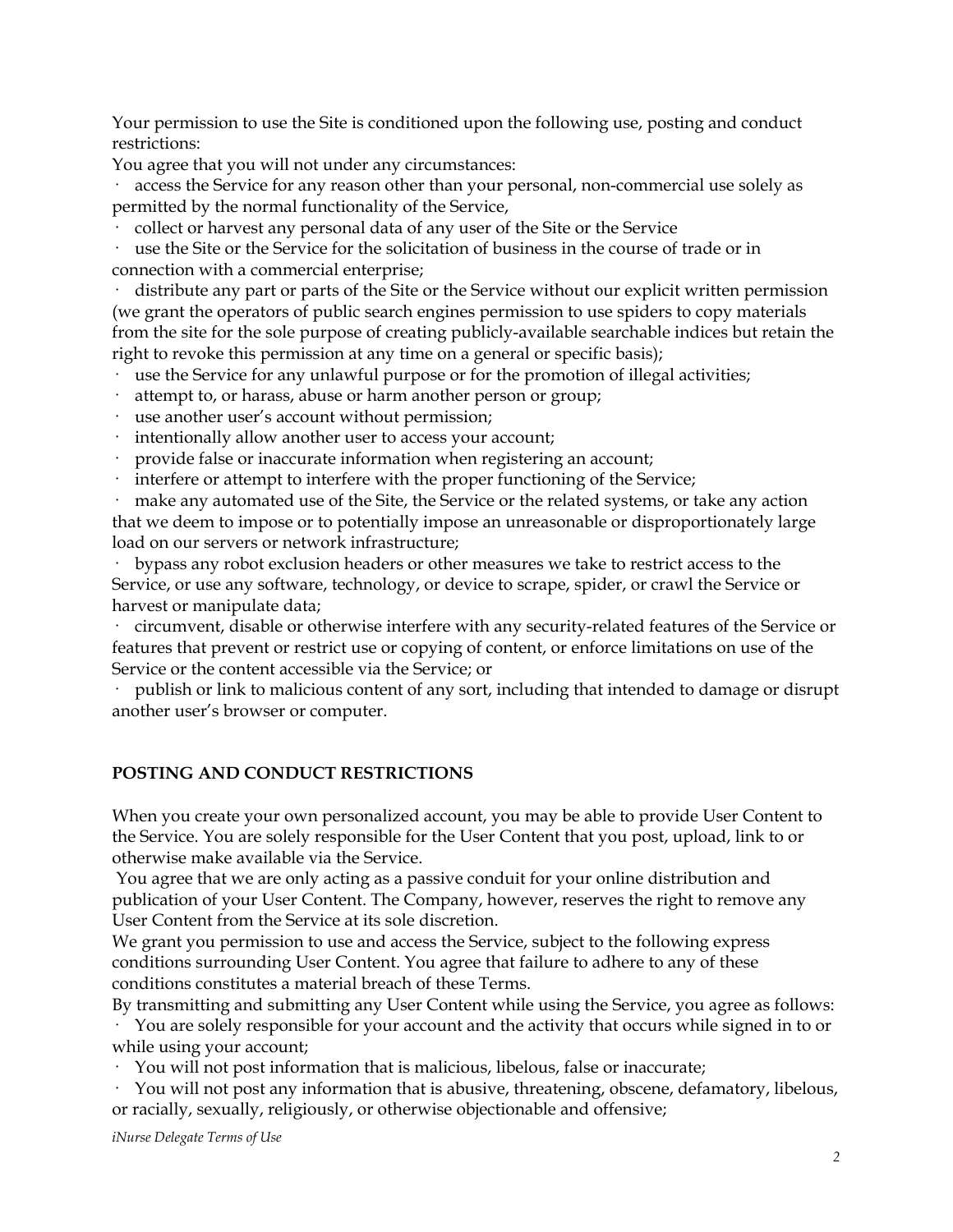· You retain all ownership rights in your User Content but you are required to grant the following rights to the Site and to users of the Service as set forth more fully under the "License Grant" and "Intellectual Property" provisions below: When you upload or post User Content to the Site or the Service, you grant to the Site a worldwide, non-exclusive, royalty-free, transferable license to use, reproduce, distribute, prepare derivative works of, display, and perform that Content in connection with the provision of the Service; and you grant to each user of the Service, a worldwide, non-exclusive, royalty-free license to access your User Content through the Service, and to use, reproduce, distribute, prepare derivative works of, display and perform such Content to the extent permitted by the Service and under these Terms of Use;

· You will not submit content that is copyrighted or subject to third party proprietary rights, including privacy, publicity, trade secret, or others, unless you are the owner of such rights or have the appropriate permission from their rightful owner to specifically submit such content; and

· You hereby agree that we have the right to determine whether your User Content submissions are appropriate and comply with these Terms of Service, remove any and/or all of your submissions, and terminate your account with or without prior notice.

You understand and agree that any liability, loss or damage that occurs as a result of the use of any User Content that you make available or access through your use of the Service is solely your responsibility. The Site is not responsible for any public display or misuse of your User Content.

The Site does not, and cannot, pre-screen or monitor all User Content. However, at our discretion, we, or technology we employ, may monitor and/or record your interactions with the Service or with other Users.

#### **ONLINE CONTENT DISCLAIMER**

Opinions, advice, statements, offers, or other information or content made available through the Service, but not directly by the Site, are those of their respective authors, and should not necessarily be relied upon. Such authors are solely responsible for such content.

We do not guarantee the accuracy, completeness, or usefulness of any information on the Site or the Service nor do we adopt nor endorse, nor are we responsible for, the accuracy or reliability of any opinion, advice, or statement made by other parties. We take no responsibility and assume no liability for any User Content that you or any other user or third party posts or sends via the Service. Under no circumstances will we be responsible for any loss or damage resulting from anyone's reliance on information or other content posted on the Service, or transmitted to users.

Though we strive to enforce these Terms of Use, you may be exposed to User Content that is inaccurate or objectionable when you use or access the Site or the Service. We reserve the right, but have no obligation, to monitor the materials posted in the public areas of the Site or the Service or to limit or deny a user's access to the Service or take other appropriate action if a user violates these Terms of Use or engages in any activity that violates the rights of any person or entity or which we deem unlawful, offensive, abusive, harmful or malicious. E-mails sent between you and other participants that are not readily accessible to the general public will be treated by us as private to the extent required by applicable law. The Company shall have the right to remove any material that in its sole opinion violates, or is alleged to violate, the law or this agreement or which might be offensive, or that might violate the rights, harm, or threaten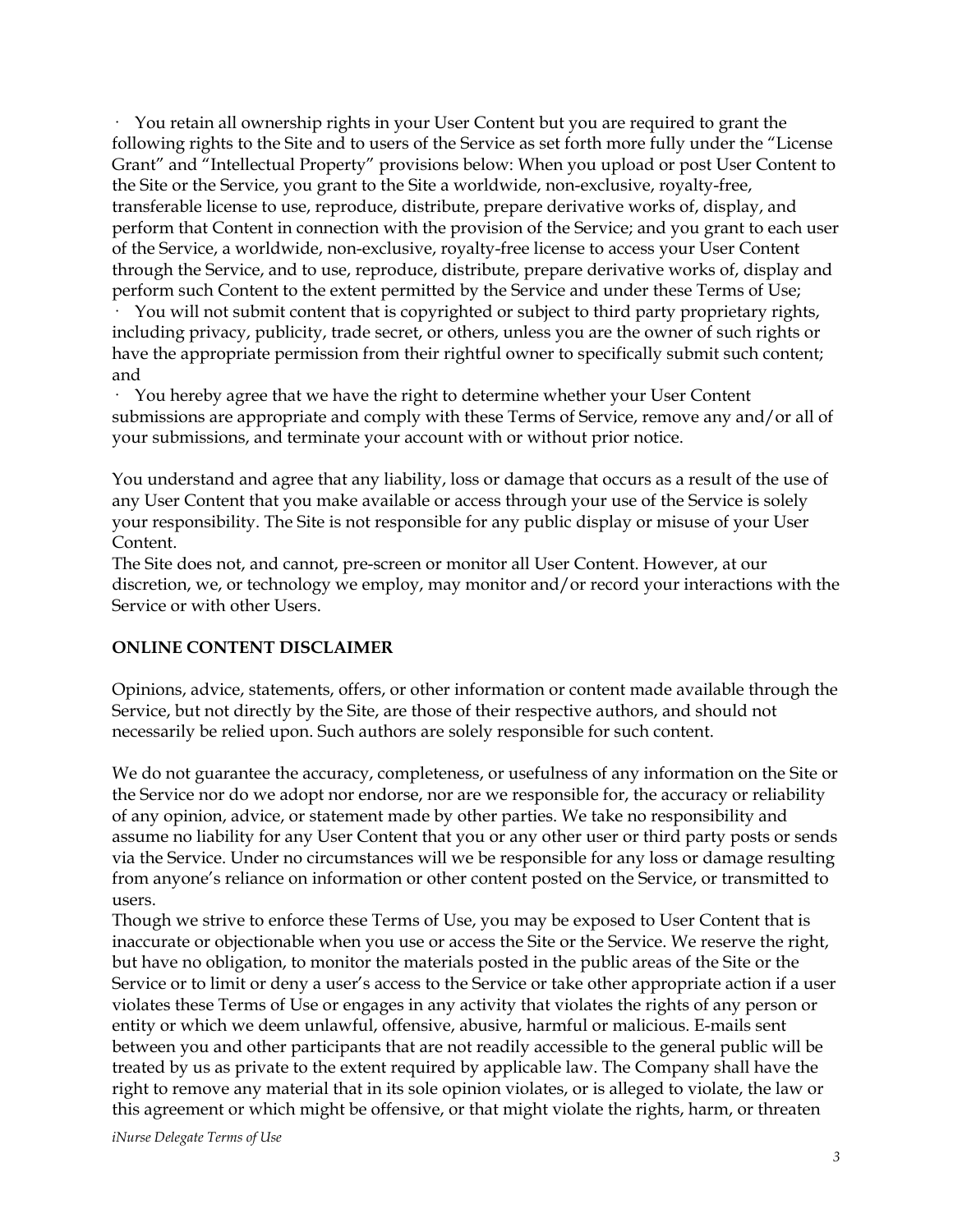the safety of users or others. Unauthorized use may result in criminal and/or civil prosecution under Federal, State and local law. If you become aware of a misuse of our Service or violation of these Terms of Use, please contact us inursedelegate@gmail.com

# **LINKS TO OTHER SITES AND/OR MATERIALS**

As part of the Service, we may provide you with convenient links to third party website(s) ("Third Party Sites") as well as content or items belonging to or originating from third parties (the "Third Party Applications, Software or Content"). These links are provided as a courtesy to Service subscribers. We have no control over Third Party Sites or Third Party Applications, Software or Content or the promotions, materials, information, goods or services available on these Third Party Sites or Third Party Applications, Software or Content. Such Third Party Sites and Third Party Applications, Software or Content are not investigated, monitored or checked for accuracy, appropriateness, or completeness, and we are not responsible for any Third Party Sites accessed through the Site or any Third Party Applications, Software or Content posted on, available through or installed from the Site, including the content, accuracy, offensiveness, opinions, reliability, privacy practices or other policies of or contained in the Third Party Sites or the Third Party Applications, Software or Content. Inclusion of, linking to or permitting the use or installation of any Third Party Site or any Third Party Applications, Software or Content does not imply our approval or endorsement. If you decide to leave the Site and access the Third Party Sites or to use or install any Third Party Applications, Software or Content, you do so at your own risk and you should be aware that our terms and policies, including these Terms of Use, no longer govern. You should review the applicable terms and policies, including privacy and data gathering practices, of any Third Party Site to which you navigate from the Site or relating to any applications you use or install from the Third Party Site.

## **COPYRIGHT COMPLAINTS AND COPYRIGHT AGENT**

(a) Termination of Repeat Infringer Accounts. We respect the intellectual property rights of others and require that the users do the same. Pursuant to 17 U.S.C. 512(i) of the United States Copyright Act, we have adopted and implemented a policy that provides for the termination in appropriate circumstances of users of the Service who are repeat infringers. We may terminate access for participants or users who are found repeatedly to provide or post protected third party content without necessary rights and permissions.

(b) DMCA Take-Down Notices. If you are a copyright owner or an agent thereof and believe, in good faith, that any materials provided on the Service infringe upon your copyrights, you may submit a notification pursuant to the Digital Millennium Copyright Act (*see* 17 U.S.C 512) ("DMCA") by sending the following information in writing to the our designated copyright agent at 1212 Sandpiper Dr, Aubrey TX 76227:

- 1. The date of your notification;
- 2. A physical or electronic signature of a person authorized to act on behalf of the owner of an exclusive right that is allegedly infringed;
- 3. A description of the copyrighted work claimed to have been infringed, or, if multiple copyrighted works at a single online site are covered by a single notification, a representative list of such works at that site;
- 4. A description of the material that is claimed to be infringing or to be the subject of infringing activity and information sufficient to enable us to locate such work;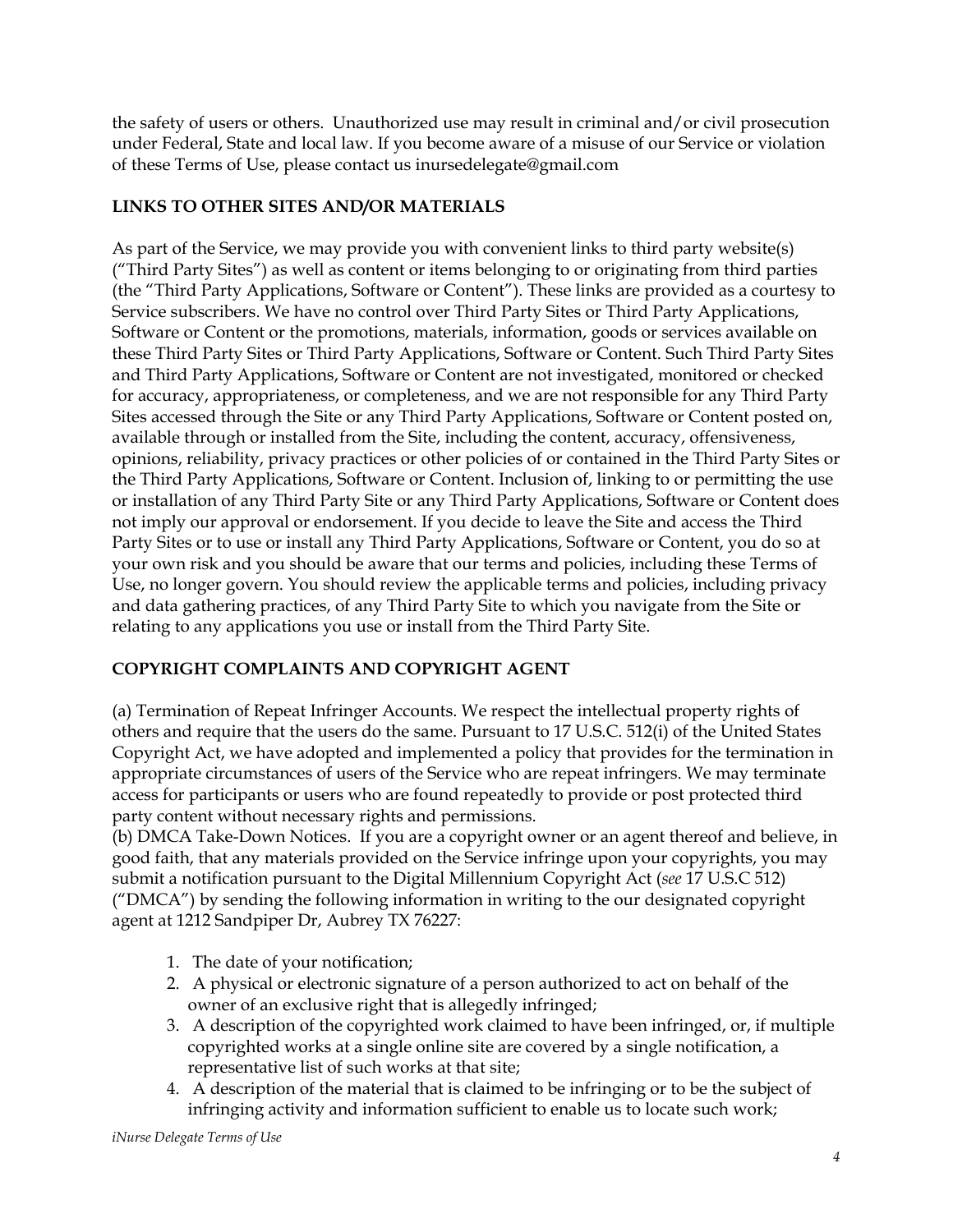- 5. Information reasonably sufficient to permit the service provider to contact you, such as an address, telephone number, and/or email address;
- 6. A statement that you have a good faith belief that use of the material in the manner complained of is not authorized by the copyright owner, its agent, or the law; and
- 7. A statement that the information in the notification is accurate, and under penalty of perjury, that you are authorized to act on behalf of the owner of an exclusive right that is allegedly infringed.

(c) Counter-Notices. If you believe that your User Content that has been removed from the Site is not infringing, or that you have the authorization from the copyright owner, the copyright owner's agent, or pursuant to the law, to post and use the content in your User Content, you may send a counter-notice containing the following information to our copyright agent using the contact information set forth above:

- 1. Your physical or electronic signature;
- 2. A description of the content that has been removed and the location at which the content appeared before it was removed;
- 3. A statement that you have a good faith belief that the content was removed as a result of mistake or a misidentification of the content; and
- 4. Your name, address, telephone number, and email address, a statement that you consent to the jurisdiction of the federal court in Texas and a statement that you will accept service of process from the person who provided notification of the alleged infringement.

If a counter-notice is received by our copyright agent, we may send a copy of the counter-notice to the original complaining party informing such person that it may reinstate the removed content in ten (10) business days. Unless the copyright owner files an action seeking a court order against the content provider, member or user, the removed content may (in our sole discretion) be reinstated on the Site in ten (10) to fourteen (14) business days or more after receipt of the counter-notice.

## **LICENSE GRANT**

By posting any User Content via the Service, you expressly grant, and you represent and warrant that you have a right to grant, to the Company a royalty-free, sublicensable, transferable, perpetual, irrevocable, non-exclusive, worldwide license to use, reproduce, modify, publish, list information regarding, edit, translate, distribute, publicly perform, publicly display, and make derivative works of all such User Content and your name, voice, and/or likeness as contained in your User Content, if applicable, in whole or in part, and in any form, media or technology, whether now known or hereafter developed, for use in connection with the Service.

## **INTELLECTUAL PROPERTY**

You acknowledge and agree that we and our licensors retain ownership of all intellectual property rights of any kind related to the Service, including applicable copyrights, trademarks and other proprietary rights. Other product and company names that are mentioned on the Service may be trademarks of their respective owners. We reserve all rights that are not expressly granted to you under these Terms of Use.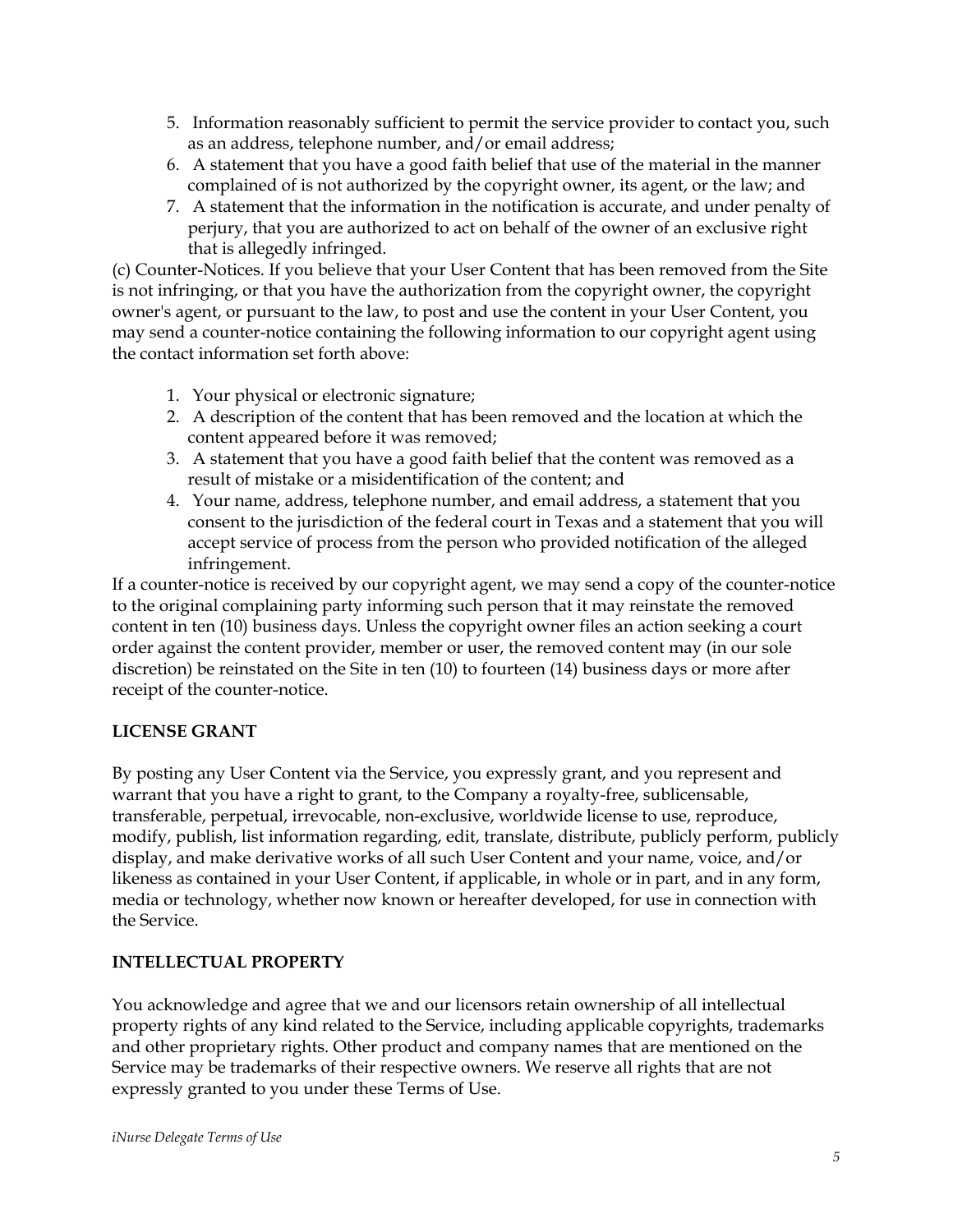### **EMAIL MAY NOT BE USED TO PROVIDE NOTICE**

Communications made through the Service's email and messaging system will not constitute legal notice to the Site, the Service, or any of its officers, employees, agents or representatives in any situation where legal notice is required by contract or any law or regulation.

### **USER CONSENT TO RECEIVE COMMUNICATIONS IN ELECTRONIC FORM**

For contractual purposes, you: (a) consent to receive communications from us in an electronic form via the email address you have submitted; and (b) agree that all Terms of Use, agreements, notices, disclosures, and other communications that we provide to you electronically satisfy any legal requirement that such communications would satisfy if it were in writing. The foregoing does not affect your non-waivable rights.

We may also use your email address to send you other messages, including information about the Site or the Service and special offers. You may opt out of such email by changing your account settings, using the "Unsubscribe" link in the message, or by sending an email to https://www.inursedelegate.com/ or mail to the following postal address: Customer Support:

> iNurse Delegate 11450 US Hwy 380 Suite 130-174 Crossroads, TX 76227

Opting out may prevent you from receiving messages regarding the Site, the Service or special offers.

### **WARRANTY DISCLAIMER**

THE SERVICE, IS PROVIDED "AS IS," WITHOUT WARRANTY OF ANY KIND. WITHOUT LIMITING THE FOREGOING, WE EXPRESSLY DISCLAIM ALL WARRANTIES, WHETHER EXPRESS, IMPLIED OR STATUTORY, REGARDING THE SERVICE INCLUDING WITHOUT LIMITATION ANY WARRANTY OF MERCHANTABILITY, FITNESS FOR A PARTICULAR PURPOSE, TITLE, SECURITY, ACCURACY AND NON-INFRINGEMENT. WITHOUT LIMITING THE FOREGOING, WE MAKE NO WARRANTY OR REPRESENTATION THAT ACCESS TO OR OPERATION OF THE SERVICE WILL BE UNINTERRUPTED OR ERROR FREE. YOU ASSUME FULL RESPONSIBILITY AND RISK OF LOSS RESULTING FROM YOUR DOWNLOADING AND/OR USE OF FILES, INFORMATION, CONTENT OR OTHER MATERIAL OBTAINED FROM THE SERVICE. SOME JURISDICTIONS LIMIT OR DO NOT PERMIT DISCLAIMERS OF WARRANTY, SO THIS PROVISION MAY NOT APPLY TO YOU.

### **LIMITATION OF DAMAGES**; **RELEASE**

TO THE EXTENT PERMITTED BY APPLICABLE LAW, IN NO EVENT SHALL THE SITE, THE SERVICE, ITS AFFILIATES, DIRECTORS, OR EMPLOYEES, OR ITS LICENSORS OR PARTNERS, BE LIABLE TO YOU FOR ANY LOSS OF PROFITS, USE, OR DATA, OR FOR ANY INCIDENTAL, INDIRECT, SPECIAL, CONSEQUENTIAL OR EXEMPLARY DAMAGES, HOWEVER ARISING, THAT RESULT FROM: (A) THE USE, DISCLOSURE, OR DISPLAY OF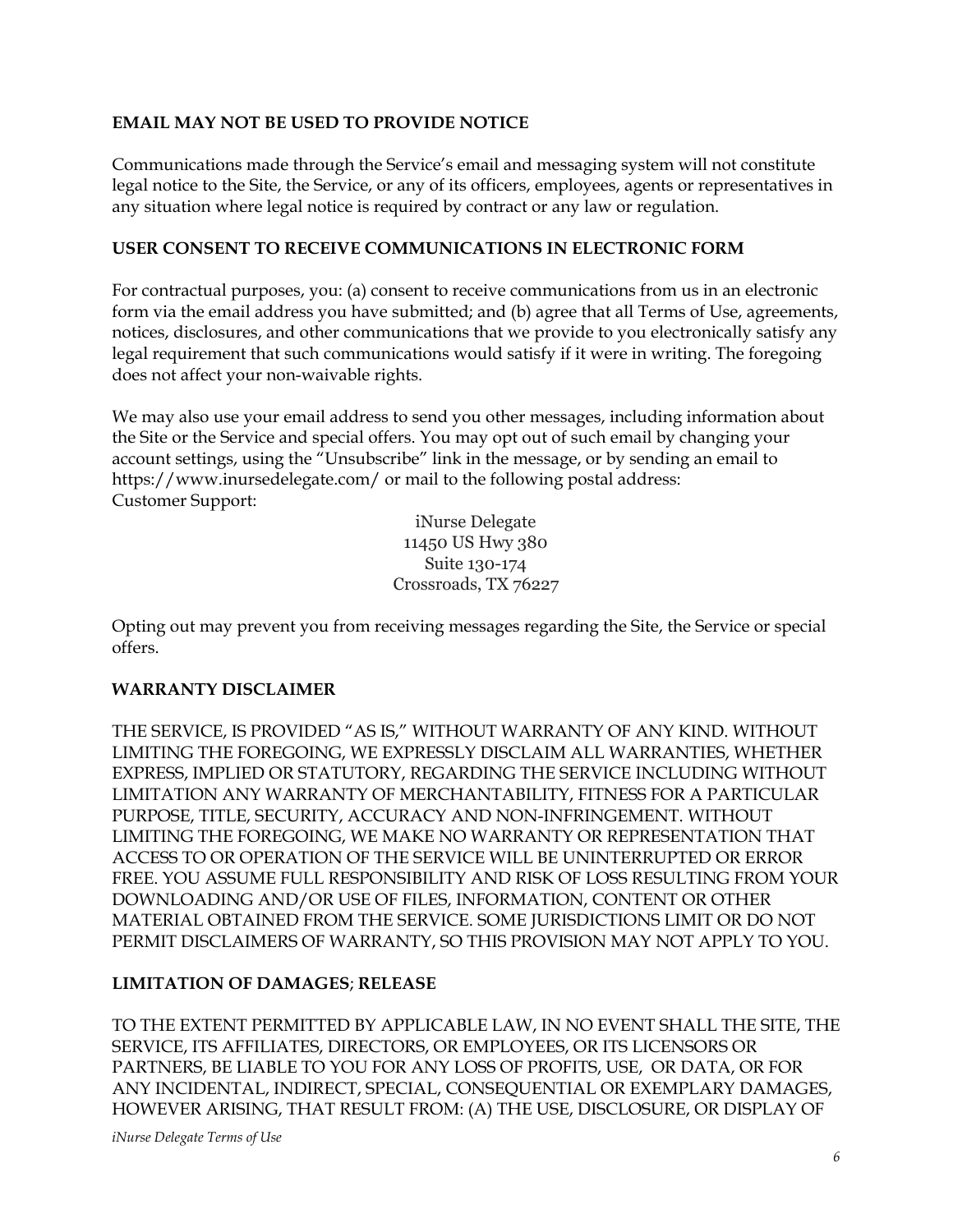YOUR USER CONTENT; (B) YOUR USE OR INABILITY TO USE THE SERVICE; (C) THE SERVICE GENERALLY OR THE SOFTWARE OR SYSTEMS THAT MAKE THE SERVICE AVAILABLE; OR (D) ANY OTHER INTERACTIONS WITH USE OR WITH ANY OTHER USER OF THE SERVICE, WHETHER BASED ON WARRANTY, CONTRACT, TORT (INCLUDING NEGLIGENCE) OR ANY OTHER LEGAL THEORY, AND WHETHER OR NOT WE HAVE BEEN INFORMED OF THE POSSIBILITY OF SUCH DAMAGE, AND EVEN IF A REMEDY SET FORTH HEREIN IS FOUND TO HAVE FAILED OF ITS ESSENTIAL PURPOSE. SOME JURISDICTIONS LIMIT OR DO NOT PERMIT DISCLAIMERS OF LIABILITY, SO THIS PROVISION MAY NOT APPLY TO YOU.

If you have a dispute with one or more users, a restaurant or a merchant of a product or service that you review using the Service, you release us (and our officers, directors, agents, subsidiaries, joint ventures and employees) from claims, demands and damages (actual and consequential) of every kind and nature, known and unknown, arising out of or in any way connected with such disputes.

If you are a California resident using the Service, you may specifically waive California Civil Code §1542, which says: "A general release does not extend to claims which the creditor does not know or suspect to exist in his favor at the time of executing the release, which if known by him must have materially affected his settlement with the debtor."

## **MODIFICATION OF TERMS OF USE**

We can amend these Terms of Use at any time and will update these Terms of Use in the event of any such amendments. It is your sole responsibility to check the Site from time to time to view any such changes in this agreement. Your continued use of the Site or the Service signifies your agreement to our revisions to these Terms of Use. We will endeavor to notify you of material changes to the Terms by posting a notice on our homepage and/or sending an email to the email address you provided to us upon registration. For this additional reason, you should keep your contact and profile information current. Any changes to these Terms (other than as set forth in this paragraph) or waiver of our rights hereunder shall not be valid or effective except in a written agreement bearing the physical signature of one of our officers. No purported waiver or modification of this agreement on our part via telephonic or email communications shall be valid.

#### **GENERAL TERMS**

If any part of this Terms of Use agreement is held or found to be invalid or unenforceable, that portion of the agreement will be construed as to be consistent with applicable law while the remaining portions of the agreement will remain in full force and effect. Any failure on our part to enforce any provision of this agreement will not be considered a waiver of our right to enforce such provision. Our rights under this agreement survive any transfer or termination of this agreement.

You agree that any cause of action related to or arising out of your relationship with the Company must commence within ONE year after the cause of action accrues. Otherwise, such cause of action is permanently barred.